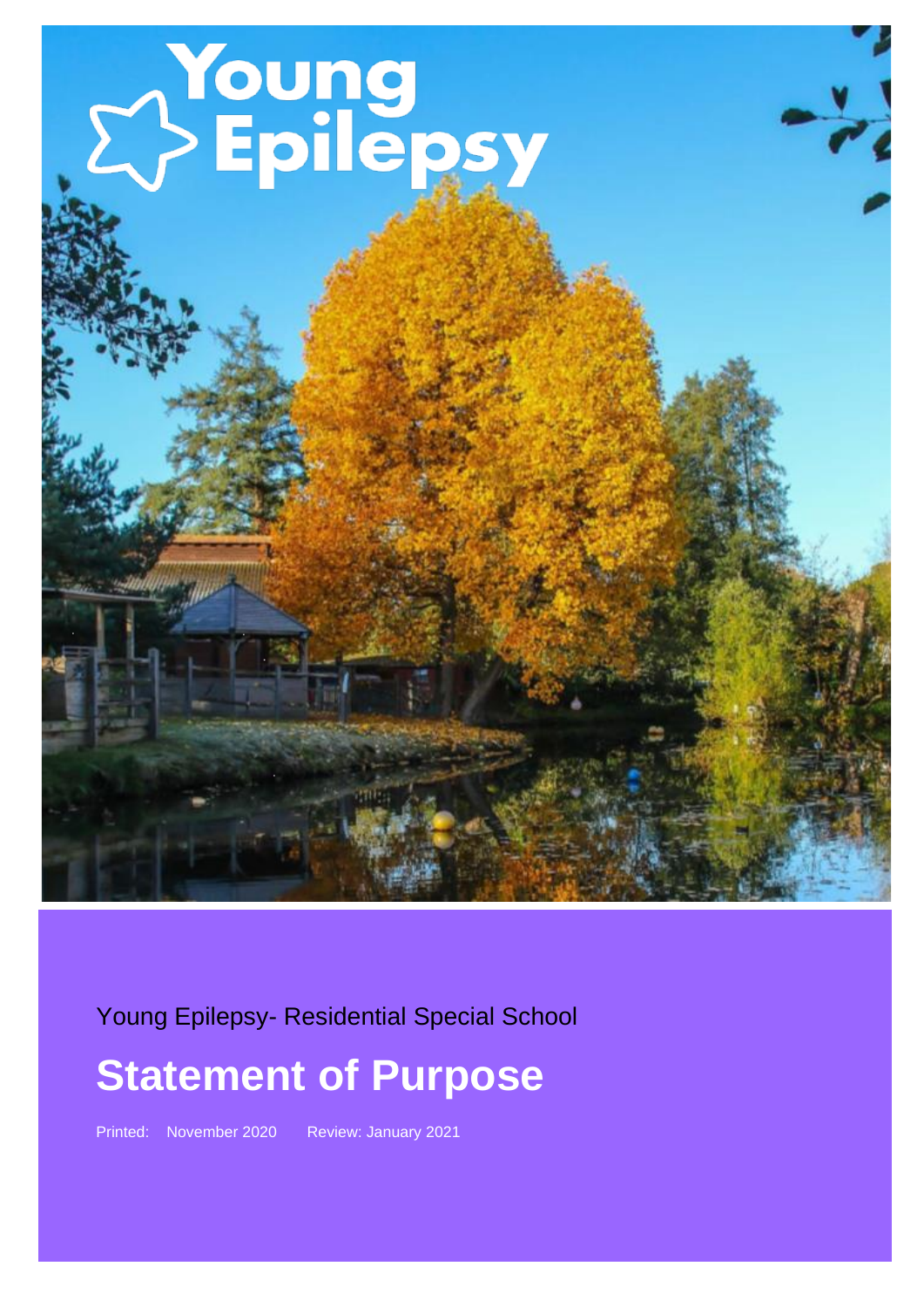

#### **CONTENTS**

## **1. [QUALITY AND PURPOSE OF CARE](#page-2-0) [VIEWS, WISHES AND FEELINGS](#page-9-0) [EDUCATION](#page-10-0) [ENJOYMENT AND ACHIEVEMENT](#page-11-0) [HEALTH](#page-13-0) [POSITIVE RELATIONSHIPS](#page-13-1) [PROTECTION OF CHILDREN](#page-14-0) [LEADERSHIP AND MANAGEMENT](#page-16-0) [CARE PLANNING](#page-18-0)**

**A[DDITIONAL](#page-19-0) CONTACT DETAILS**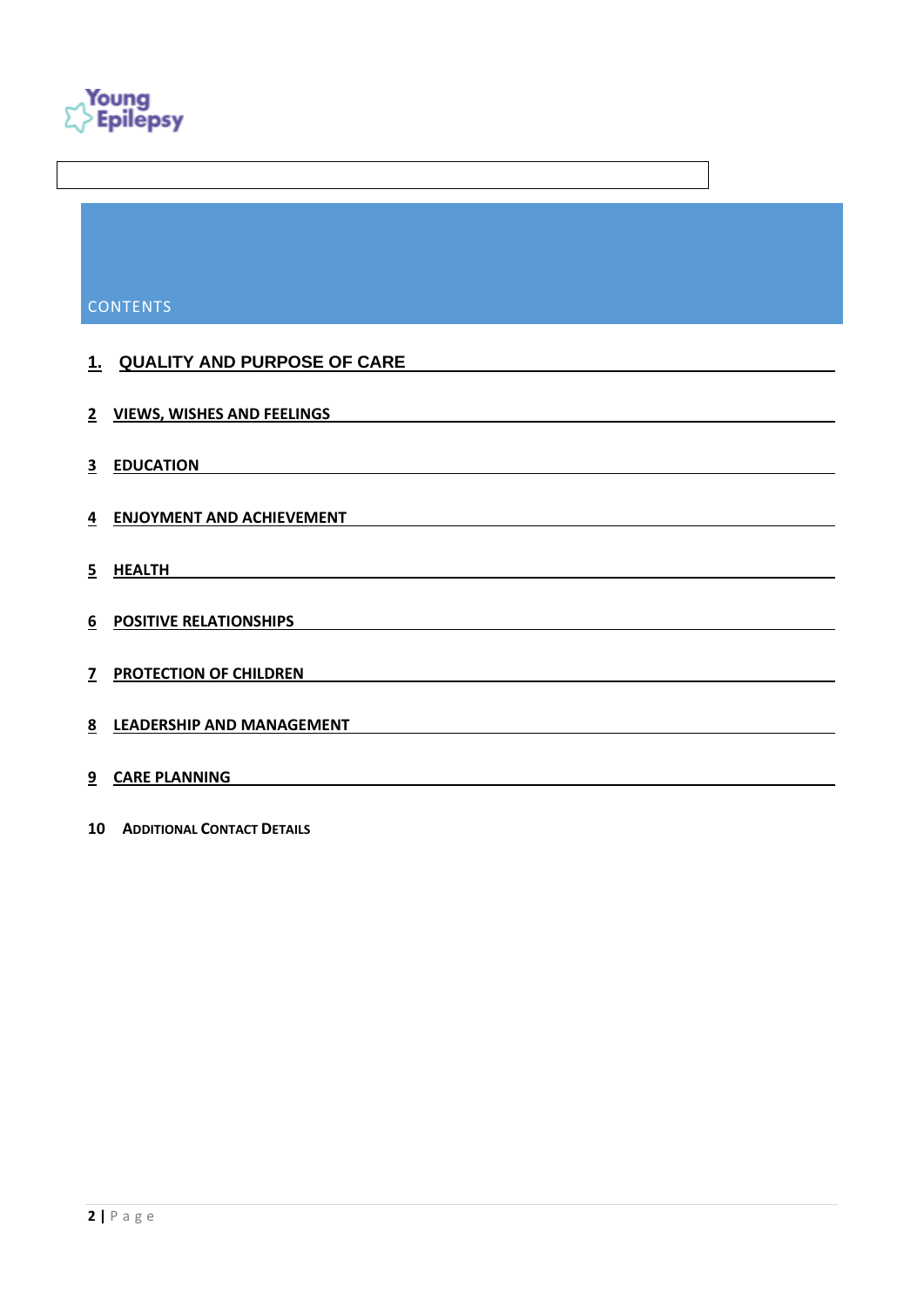

#### <span id="page-2-0"></span>**1. QUALITY AND PURPOSE OF CARE**

#### 1.1 THE RANGE AND NEEDS OF THE CHILDREN FOR WHOM WE PROVIDE CARE AND ACCOMMODATION

Young Epilepsy's Children's specialise in providing homes with integrated care, education and therapy services to children and young people with a variety of complex needs; these may include epilepsy and other associated conditions such as developmental delays, Autism Spectrum Disorders (ASD), communication difficulties, challenging behaviour and/or Attention Deficit Hyperactivity Disorder (ADHD). Our children and young people will normally have an Education, Health and Care Plan (EHCP) or a Statement of Special Educational Need (SEN).

Our outcomes-based approach aims to support our children and young people to have their say, to take control of their lives and to develop a sense of responsibility for their decisions and actions. We evidence this by developing with and for each child or young person, a comprehensive, holistic and bespoke My Student Support Plan (MSSP). Input to the MSSP is sought not only from the child or young person, but also from their family and/or carers and appropriate professionals, to ensure that it truthfully and accurately reflects the child or young person's desired outcomes, as well as being consistent with any EHCP or SEN.

Our students are aged from five to nineteen years of age and can remain with us until the end of Year 13. Our children and young people have access to an appropriate level of staffing during the waking day and through the night, when they are supported by our waking night team.

#### 1.2 OUR HOMES' ETHOS, THE OUTCOMES THAT WE SEEK TO ACHIEVE AND OUR APPROACH TO ACHIEVING THEM

At Young Epilepsy, our vison is to create better futures for young lives with epilepsy and associated conditions. We support young people with Autistic Spectrum Disorder, sometimes complex epilepsy, physical needs, and other health conditions. Our Children's Homes maintain an ethos of individual learning through experience and offer the children and young people enrolled in our school the chance to live in a safe, happy and fun-loving environment, achieve independence, and utilise community access at a level that is appropriate to them. Each home aims to meet the needs of individual students, however complex, using person- centred approaches tailored to their needs, wishes and views and provides an environment where each child and young person has the emotional and physical space to learn, grow, develop and achieve both academically and socially, in line with EHCP and SEN needs. We strive to help each individual to achieve the outcomes that have been defined either by them or for them, working with expert clinicians and therapists where appropriate. The homes and school use an assessment tool (Earwig) to review and measure progress in these outcomes across both of the disciplines to provide a consistent approach.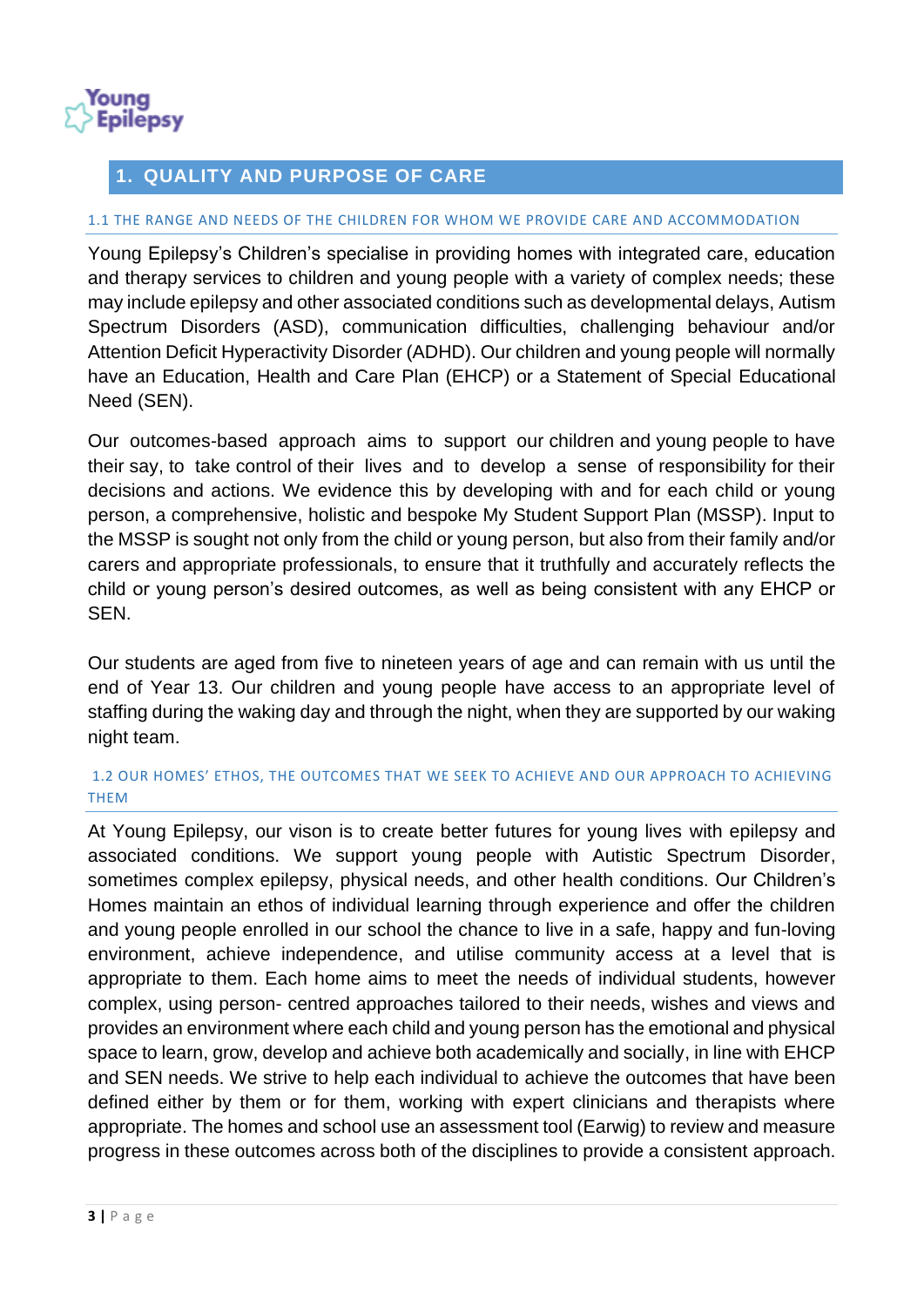

Our positive and integrated approach seeks to understand what behaviours mean and we adapt our approach accordingly to reduce any anxiety or distress. Whilst working together, as well as always being respectful, we emphasise our organisational values, which are:

- $\infty$  Focus on children and young people
- $\infty$  Accountability
- $\infty$  Belief in people
- ∞ Honesty
- $\infty$  Passion
- $\infty$  Innovation and creativity



#### 1.3 THE ACCOMMODATION WE OFFER

All our residential homes offer individual bedrooms which the children and young people can decorate and personalise as they wish, either themselves or with the help of their parents or care staff.

All bedrooms are equipped with an audio monitoring system should this be required. Children may be assessed on an individual basis for requiring CCTV for safety when they are in their bedrooms, and this is arranged through discussions with their healthcare professionals, families and social workers.

We support our teams to create the most homely communal areas possible, whilst ensuring that the young people's needs are met with all the relevant adaptations needed.

#### 1.3.1 OUR HOMES

We support all young people be actively involved in their care planning; development of independence in preparation for adulthood is one of the core elements of this home's aims. The children and young people participate in travel training, planning and preparing meals, participating in household chores and planning their activities.

We assess all groups of young people on homes, to best placement match children and young people, in line with their ages, abilities, needs and interests as part of our assessment process.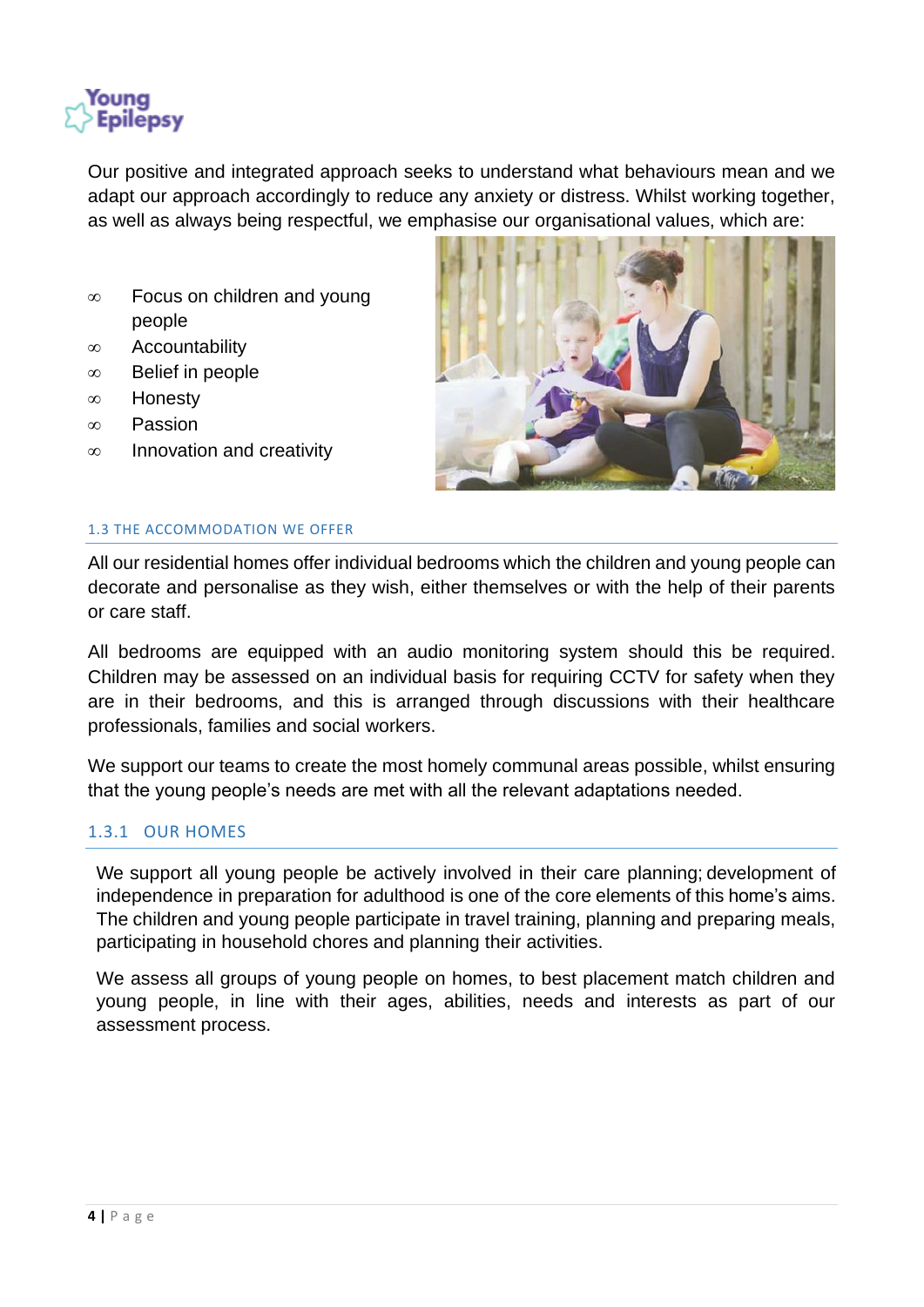

#### 1.3.2. HAZEL



Hazel provides a warm and relaxed environment and can accommodate six young people aged from five to nineteen years of mixed gender, for up to thirty-nine weeks a year. The young people living here have a variety of needs including epilepsy, autism and severe to moderate learning difficulties and are supported to develop their independence, self-help and social skills. Hazel also caters for young people requiring gastrostomy care. The environment provides a positive, relaxed atmosphere, enabling the children to enjoy the privacy of their own bedroom, or to relax or play in one of the five other social rooms/areas. The complex needs of the group require a high level of staff support from a diverse and experienced staff team.

Hazel has a small, enclosed garden which provides a safe place to play; the children and young people enjoy helping to make this colorful garden their own. There is also a larger garden to the front, shared with Maple, where the students can play football or have a meal outdoors when the weather permits. Hazel has a chill out room, which includes sensory equipment on the walls.



#### 1.3.3. ELM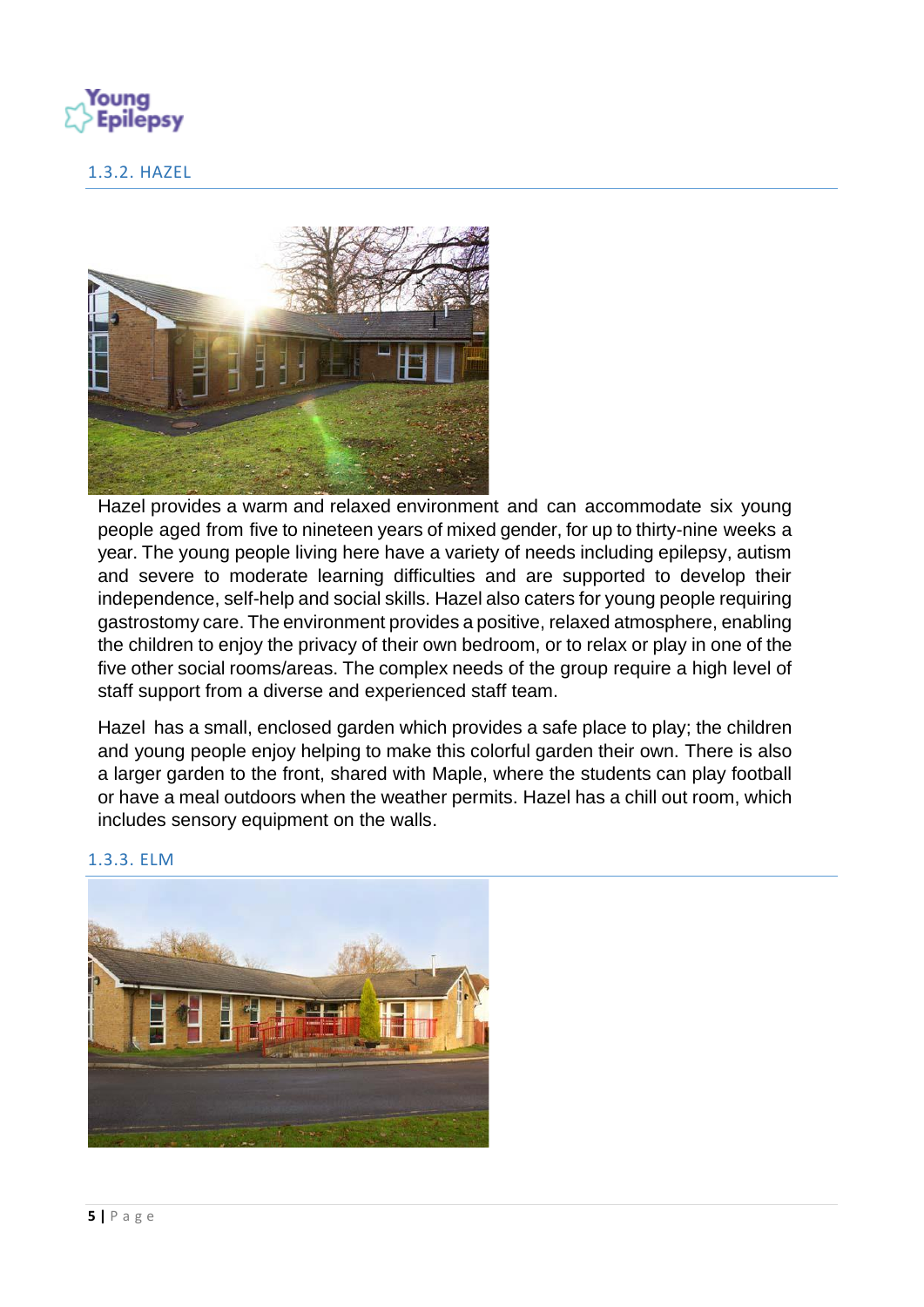

Elm is a six bedded home offering a comfortable homely environment for children and young people aged five to nineteen, for up to thirty-nine weeks a year and is suitable for mixed gender. We support the young people living here to work on their independence skills; this includes developing appropriate ways of communicating their feelings to others and other important life skills. The environment provides a positive relaxed atmosphere, enabling the students to enjoy the privacy of their own bedroom, or to relax or play in one of the five other social rooms/areas.

The garden space in Elm has been revamped; our students really enjoy 'al fresco' dining and being able to play outdoors. Over the summer we enjoy lazy days in the paddling pool, water play and barbeques.



#### 1.3.4. ASPEN

Aspen is a detached, single story children's home that has been adapted to meet the needs of those with complex health and physical needs, including specialist dietary needs, mobility needs and Autism Spectrum conditions. It can accommodate up to six children and young people ranging from five to nineteen years of age and can accommodate students of mixed gender during term-time. Aspen has overhead hoist tracking in many rooms, enabling us to help children or young people who may be non- weight-bearing; it also has a dedicated room for storage and medication dispensing. Aspen's dining area is spacious with height adjustable tables that adapt for wheelchair users and its wide corridors allow space for wheelchair users to move around the home. There are three communal bathrooms which allow the use of various equipment when required.

Aspen's staff support the children and young people to develop communication skills with the use of various communication aids and methods. This includes pre- verbal communication such as intensive interaction. Many of Aspen's students have specialist equipment that they are supported to use to develop or maintain mobility and posture, and we support them regularly with set therapy programs received from our on-site therapists.

Aspen's staff assist our children and young people in meeting their individual sensory requirements by supporting them to access facilities such the sensory room, and by engaging in sensory play sessions and intensive interaction. The children and young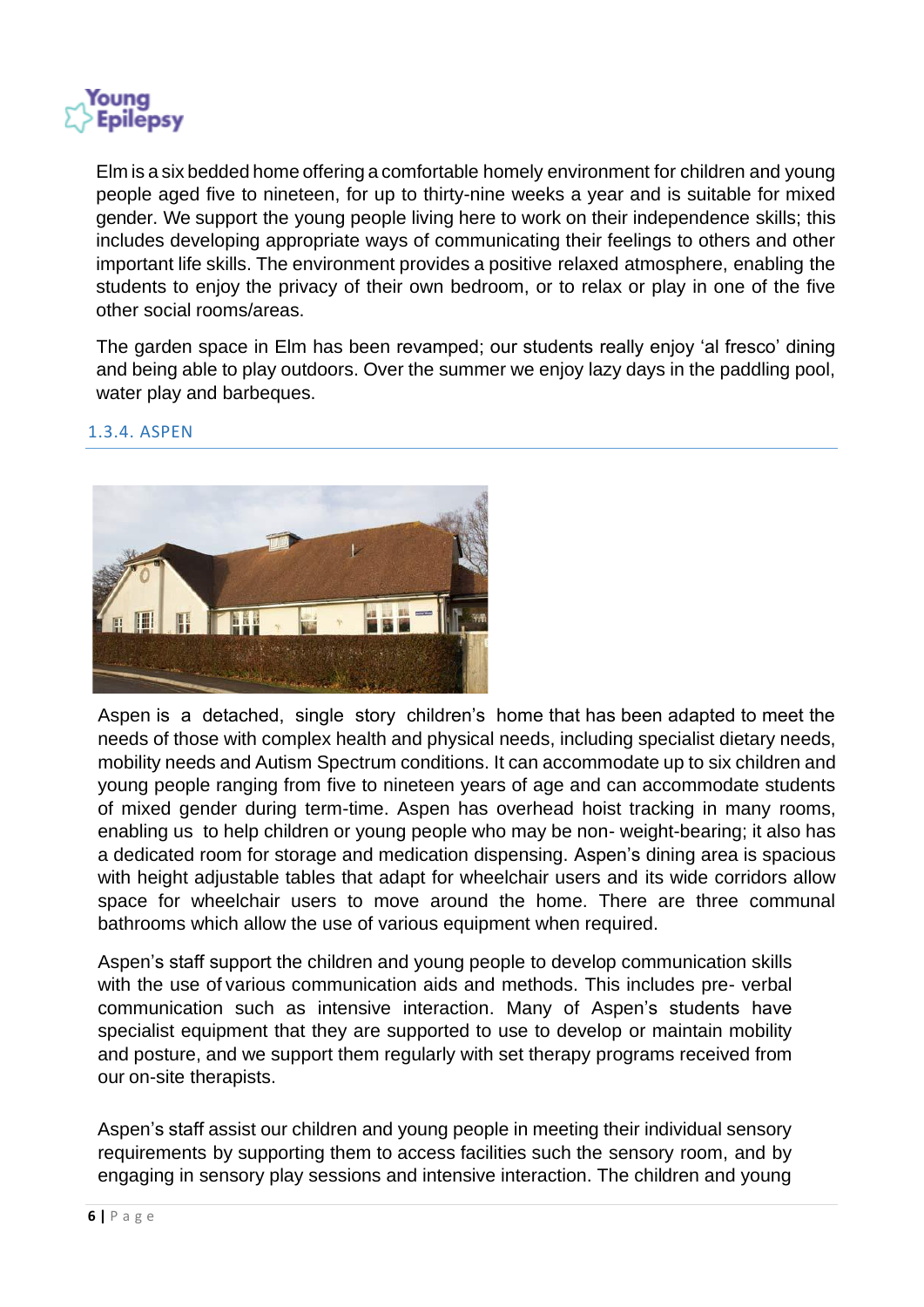

people are also supported to access leisure in the community wherever possible, keeping in mind transport requirements and making sure that facilities are available to ensure safety.

Aspen's outdoor facilities include a spacious garden with a swing and a water play tray.

#### 1.3.5. OAK HOUSE



Oak is located on the ground floor of Howe House and is a single story home with spacious corridors, comfortable bedrooms and living areas, and access to garden areas and outdoor facilities.

Oak provides homely and comfortable term-time accommodation for up to eight children and young people aged from five to nineteen who may have complex and severe learning difficulties, epilepsy,Autism Spectrum Conditions, communication difficulties and sensory needs, and accommodates mixed gender. Our dedicated staff team supports Oak's students, offering support for all personal and developmental needs. Oak's facilities include an art room and a sensory room, which our young people enjoy accessing to relax. The home also has quiet areas where our students can relax away from others and have time on their own. The house has one bathroom and three shower rooms. Bedrooms are personalized to reflect the personalities of the children and young people and, where appropriate, contain specialist equipment such as padding and crash mats to keep the children and young people safe should they have health and/or mobility issues. Oak is able to cater for children and young people with complex health needs.

#### 1.4. WHERE WE ARE LOCATED

Young Epilepsy's Children's Homes are set in our extensive and attractive grounds in Lingfield, just off the A22 in the heart of Surrey countryside. We are very much a part of the community, making use of the many rich and varied local resources available. Lingfield village is a thriving and well-established community, with a wide range of local shops and restaurants, together with the nearby Lingfield Racecourse. The mainline railway station of Lingfield is within easy reach, with regular services to East Grinstead, Croydon and London. The M25 and M23 are within eight miles and London Gatwick is approximately seven miles away.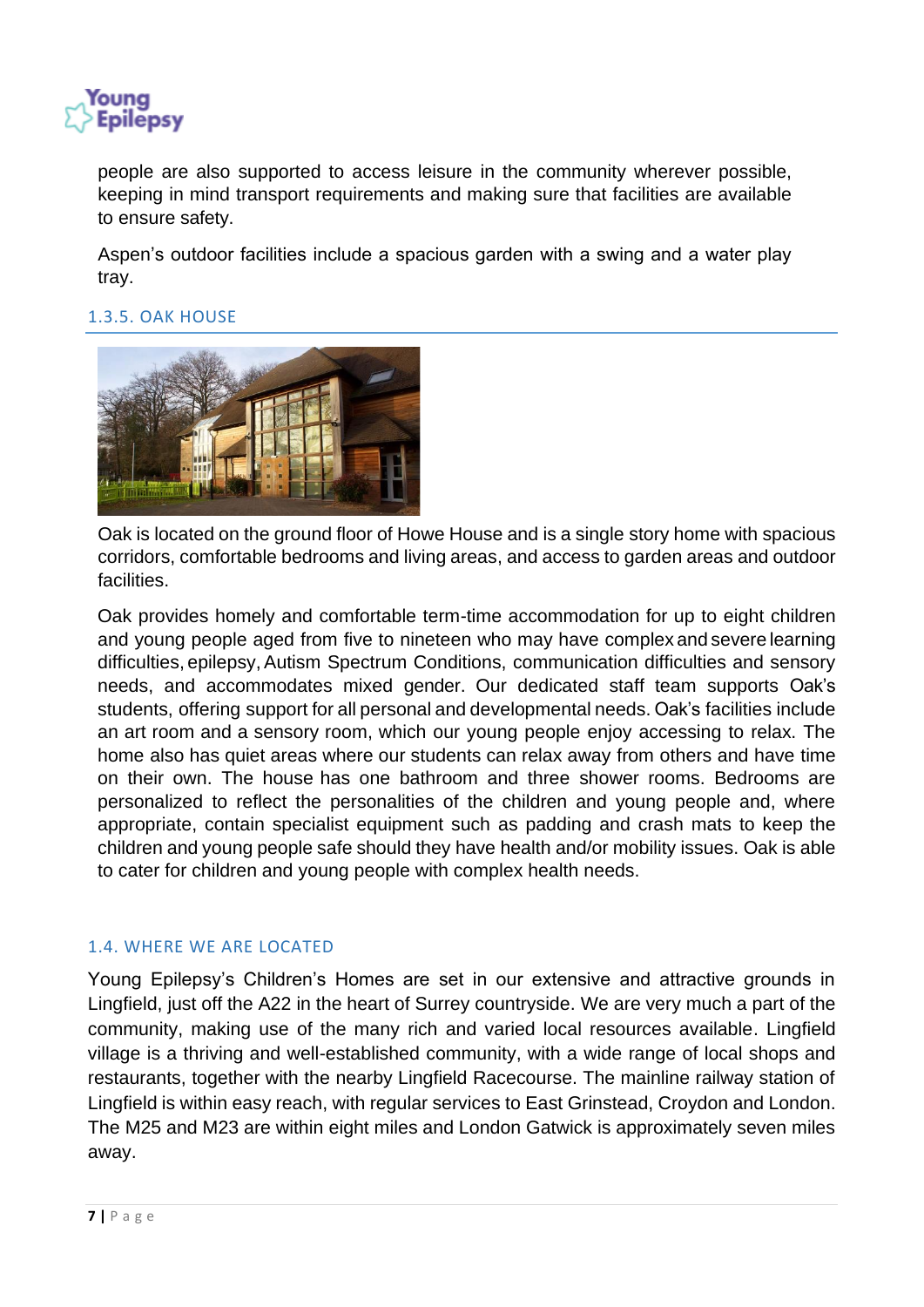

#### 1.5. HOW WE SUPPORT THE CULTURAL, LINGUISTIC AND RELIGIOUS NEEDS OF OUR **CHILDREN**

We are committed to providing an inclusive culture which treats all individuals with dignity and respect. We highly value diversity and recognise that different people bring different perspectives, ideas, histories, opinions, knowledge and cultures and these differences enhance the strength of Young Epilepsy.

We meet the differing cultural and religious needs of the children and young people in our care through diverse and varied menus, posters, books, and toys, all presented through a variety of cultural experiences, and integrated with the cultural curriculum we deliver in school. We ensure an open awareness of each child's religious backgrounds, and offer support to enable our students to attend regular religious services, meetings and clubs of their choice, as is appropriate and requested.

Any religious instruction or observance will be supported; customs, rituals, dietary needs, required attire, religions and cultures are recorded within their MSSP (My Student Support Plan), in order that staff can support them to engage in relevant activities and meet their needs, where the child or young person is not able to express themselves. The homes work closely with speech and language therapists where required in order to support any communication and linguistic needs where possible. Each home is set out with minimum standard of visual resources to support understanding and help the young people gain some orientation of the home.

As part of the ongoing review process, the child or young person's progress is regularly reviewed at one or more of Multi- Disciplinary Meetings (MDMs), Children Looked After (CLA) meetings, Team Around the Pupil (TAP) meetings, Child in Need (CIN) meetings and Annual Reviews. Children and young people are encouraged to participate and include their thoughts and feelings on the process, and this is supported by the child or young person's keyworker and where necessary with the support of the Speech and Language Therapist.

Young Epilepsy has its own fleet of vehicles, which are readily available to the children in our residential homes to facilitate off-site activities and excursions, as well as participation in religious and/or cultural activities.

#### 1.6 DETAILS OF WHO TO CONTACT IF YOU HAVE A COMPLAINT ABOUT THE HOME AND HOW YOU CAN ACCESS OUR COMPLAINTS POLICY

Young Epilepsy is committed to continual improvement, and so we welcome all compliments, comments, concerns and complaints raised by young people and their families. The Board of Trustees and Executives see this as a positive way of monitoring the quality of our services and ensuring that changes can be made where appropriate.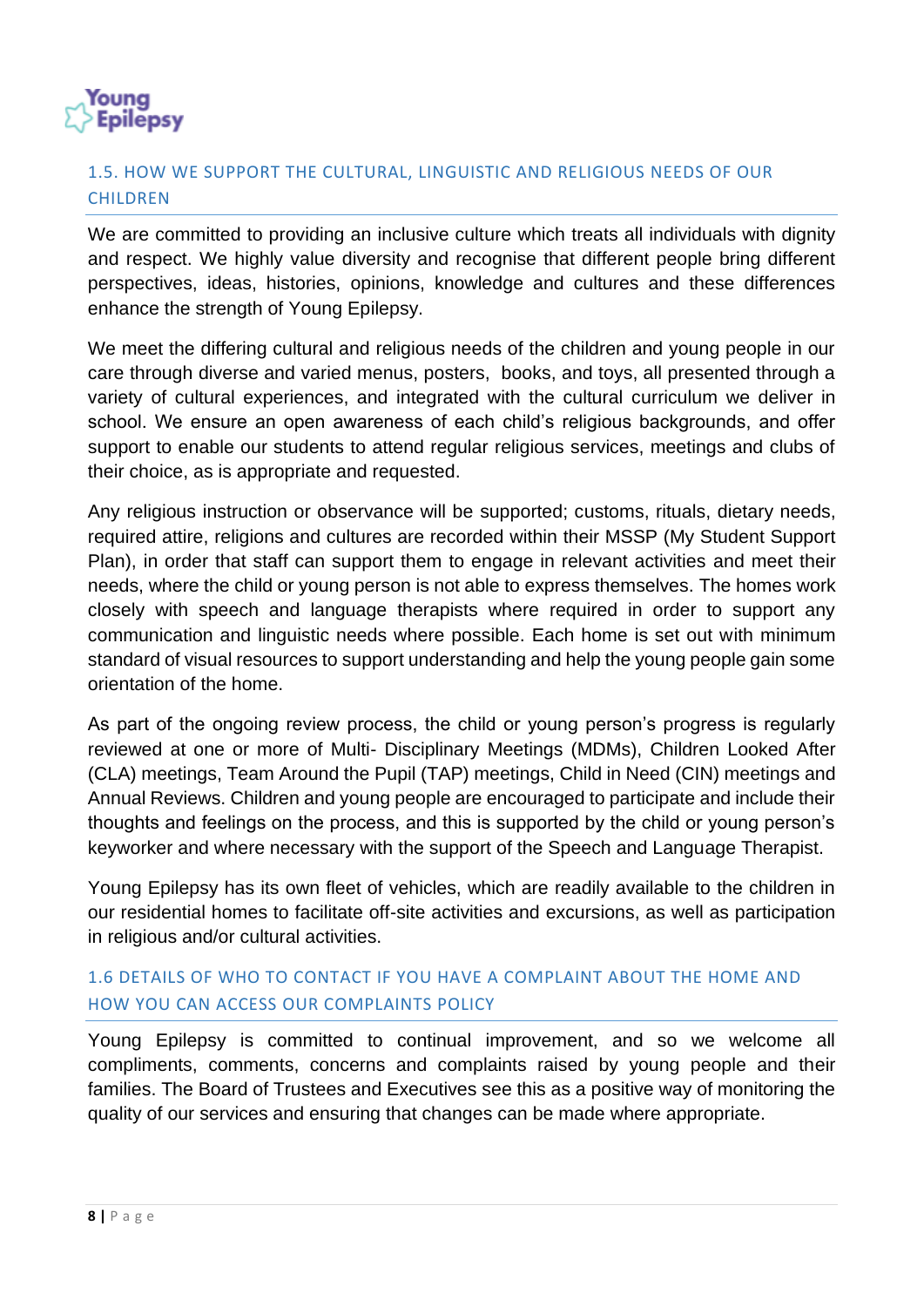

If you are unhappy with any aspect of any service we offer, please speak to a member of staff about your concerns. Young Epilepsy expects its staff and volunteers to respect your wishes, listen to your concerns and respond to them.

Concerns: You may have something you wish to raise with us that you feel could help us improve or change the way we work for you. Please speak to the key worker or one of the managers in the first instance.

Complaints: If you are not happy with any aspect of any service we offer please tell us as soon as possible, as complaints are much more easily dealt with at that time. Complaints should be reported to the House Manager who will ensure you have access to the Complaints Policy of which all complaints are handled through. We view complaints as an opportunity to learn and therefore complaints can have a positive effect on our service and can help us to improve the service we offer.

Comments: You may find there are areas of our work, or services that we provide, where although you don't want to complain you have some ideas and/or comments about our work to help us to improve. We are always ready to learn more.

Compliments: Please let us know if you think we are getting it right. Compliments are very valuable to let our employees know that we are succeeding.

You may also contact OFSTED at any time to raise a complaint:

**Ofsted** Clive House, 70 Petty France, London, SW1H 9EX Tel: 0300 1231232 Email: [enquiries@ofsted.gov.uk](mailto:enquiries@ofsted.gov.uk)

#### 1.7 SAFEGUARDING

Young Epilepsy is committed to safeguarding and promoting the welfare of children and young people and expects all staff and volunteers to share this commitment; the safety of our children and young people is paramount. Young Epilepsy has a welldeveloped suite of policies and procedures in place which are well embedded into practice. These include Child and Adult Protection and Safeguarding, Anti-bullying, Inclusivity, Equality and Diversity, Medication, Relationships and Sexual Wellbeing, Mental Capacity, Deprivation of Liberty and Whistleblowing.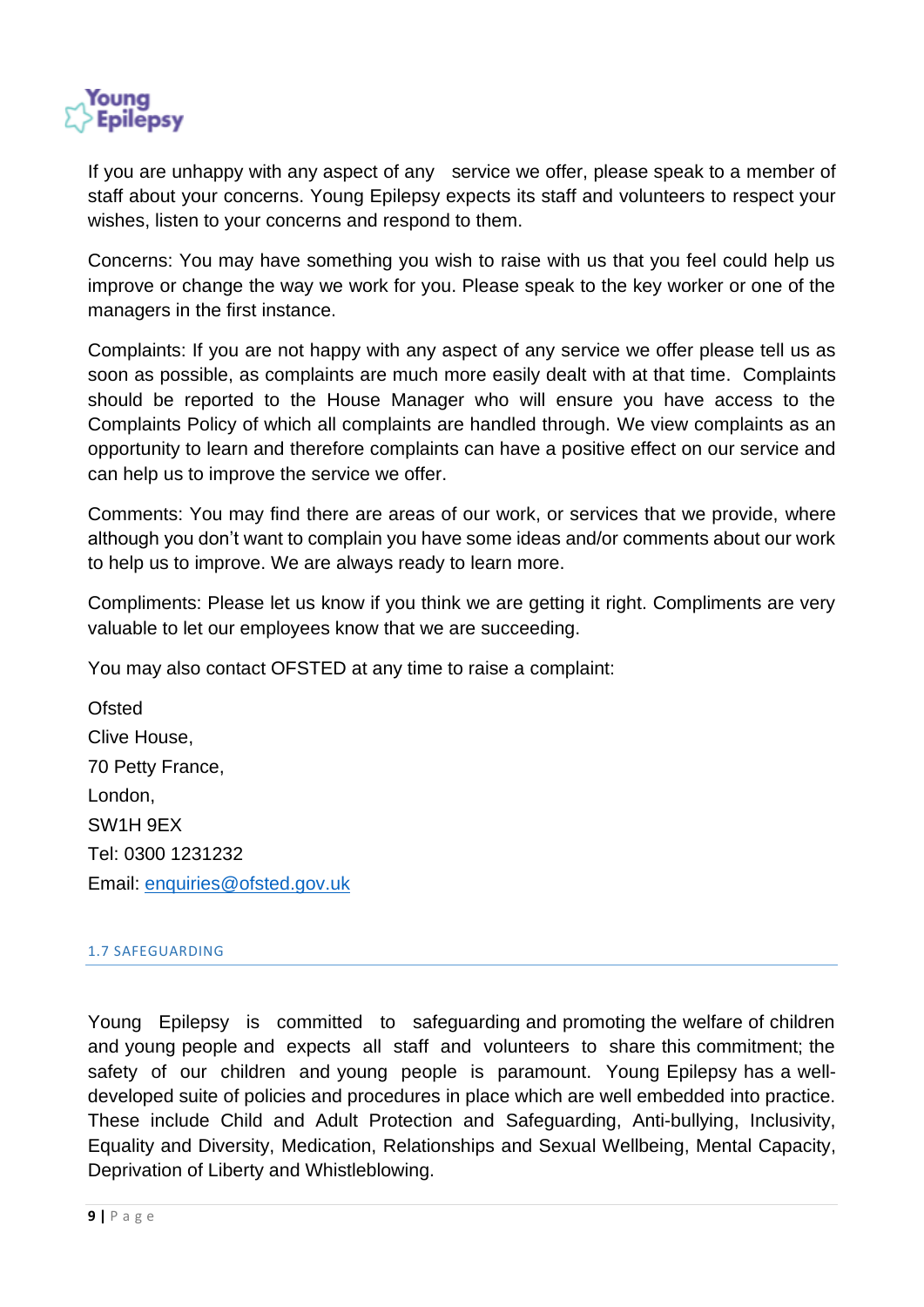

All of our policies and procedures are made available to the staff via our intranet. Our Safeguarding and Behaviour Management policies are also available on our website. [http://school.youngepilepsy.org.uk/about-the-school/policies.](http://school.youngepilepsy.org.uk/about-the-school/policies) These can also be made available upon request via email or posted by calling 01342 832243

#### <span id="page-9-0"></span>2 VIEWS, WISHES AND FEELINGS

#### 2.1. OUR POLICY AND APPROACH TO CONSULTING CHILDREN ABOUT THE QUALITY OF THEIR CARE

Through the use of communication aids, where appropriate, individuals are consulted about all aspects of their care from food and their living environment, to off-site activities. Home meetings involving the children and young people take place regularly as agreed by the children and young people in each home. These meetings offer an open forum for the children and young people to discuss any concerns they may have about how the home runs and their involvement in this.

For some children and young people at Young Epilepsy these group meetings may not be suitable or beneficial and therefore the home will implement other means of gaining the children and young people's views as appropriate. These could include gaining feedback directly from parents and carers/social workers and other professionals, or holding 1:1 meetings with the children.

Each child or young person will have an allocated key worker with whom they have developed a positive relationship with and they will have regular key worker meetings/ sessions with them using appropriate communication tools and methods. These meetings will be recorded and used as a time for the child or young person to voice their views in the ways they feel most comfortable.

We also encourage our children and young people to have a voice within the school, and we give opportunities for feedback through consultation on a range of issues through regular Student Council Meetings with the support of augmentative communication systems and advocacy from familiar staff members. Our children and young people are encouraged to use an independent advocacy service provided by NYAS (National Youth Advocacy Service). We also have an independent visitor from Platinum Care Consultancy who pays monthly visits to the Children's services. They will converse with and observe the young people providing further opportunities for them to voice their thoughts, feelings and wishes.

We have a school-led parent and carers' forum that meets every half term and we also have a specific representative for parents and carers on the Governing Body. Parental and carer views are gathered through the annual review of Statements of Educational Need/ Education Health and Care plans. The school also seeks views of the school from parents and carers in a termly survey and where appropriate this is also shared with their social worker.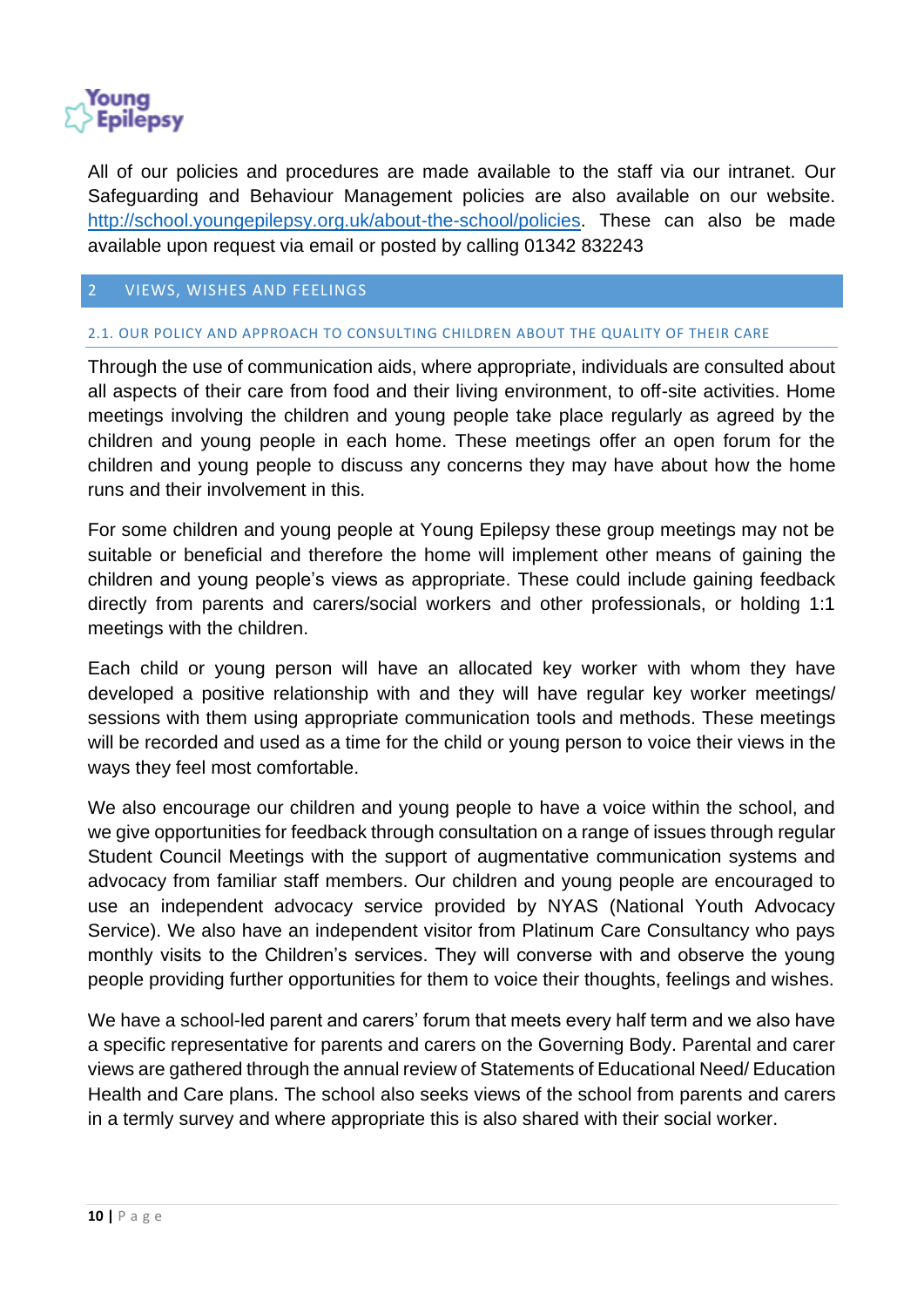

The children and young people are made aware of the student complaints system via various appropriate methods and supported to use this when necessary. All our children and young people have free access to information about Childline.

#### <span id="page-10-0"></span>3 EDUCATION

#### 3.1. HOW WE SUPPORT CHILDREN WITH SPECIAL EDUCATIONAL NEEDS

The children and young people residing in Young Epilepsy's residential special school are educated across an integrated waking-day curriculum; this is delivered across both our residential and education settings.

Within the home the children and young people are actively supported to develop life skills as much as possible along with supporting them academically via set homework sent from the school. Their life skills are supported through different aspects such as communication, social skills, self-care, independence and these are integrated into their daily living. Their outcomes from their EHCP or SEN are formed into residential and education targets which are tracked and reviewed through an educational assessment tool (Earwig Academic EHCP framework). In order to provide the right level of support required and promote attainment each of the EHCP/SEN outcomes are broken down into specific targets and then smaller steps which are set out in the SMART format (Specific, Measurable, Achievable, Relevant, Time bound). This allows the young person to work through these outcomes at a pace that is moderated to them as an individual with specified levels of support that is appropriate to them. This is also done in collaboration with the therapy teams where this is relevant to the outcomes.

Each individual's progress is measured against a range of areas in line with our personcentred multi-disciplinary approach. Informal reviews on the young person's progress and support needs are made once per term, with both senior staff from the house and the classroom present to review progress. A formal annual review is then held with the multidisciplinary team, family and external professional's e.g. social worker, each year. The young people are invited to attend these meetings and contribute their thoughts and feelings on their own progress where this is possible. If they lack the capacity then this is done on their behalf through their keyworkers and family members.

#### 3.2. HOW OUR HOMES PROMOTE OUR CHILDREN'S EDUCATIONAL ACHIEVEMENT

Within the residential special school, the children and young people attend either our onsite, St Piers School, or our on-site college, St Piers College, which are both registered with Ofsted.

Language, Literacy and Communication, Mathematics, Science and PSHE and Citizenship form our Core Curriculum. Relationships and Sex Education, Arts, Design Technology,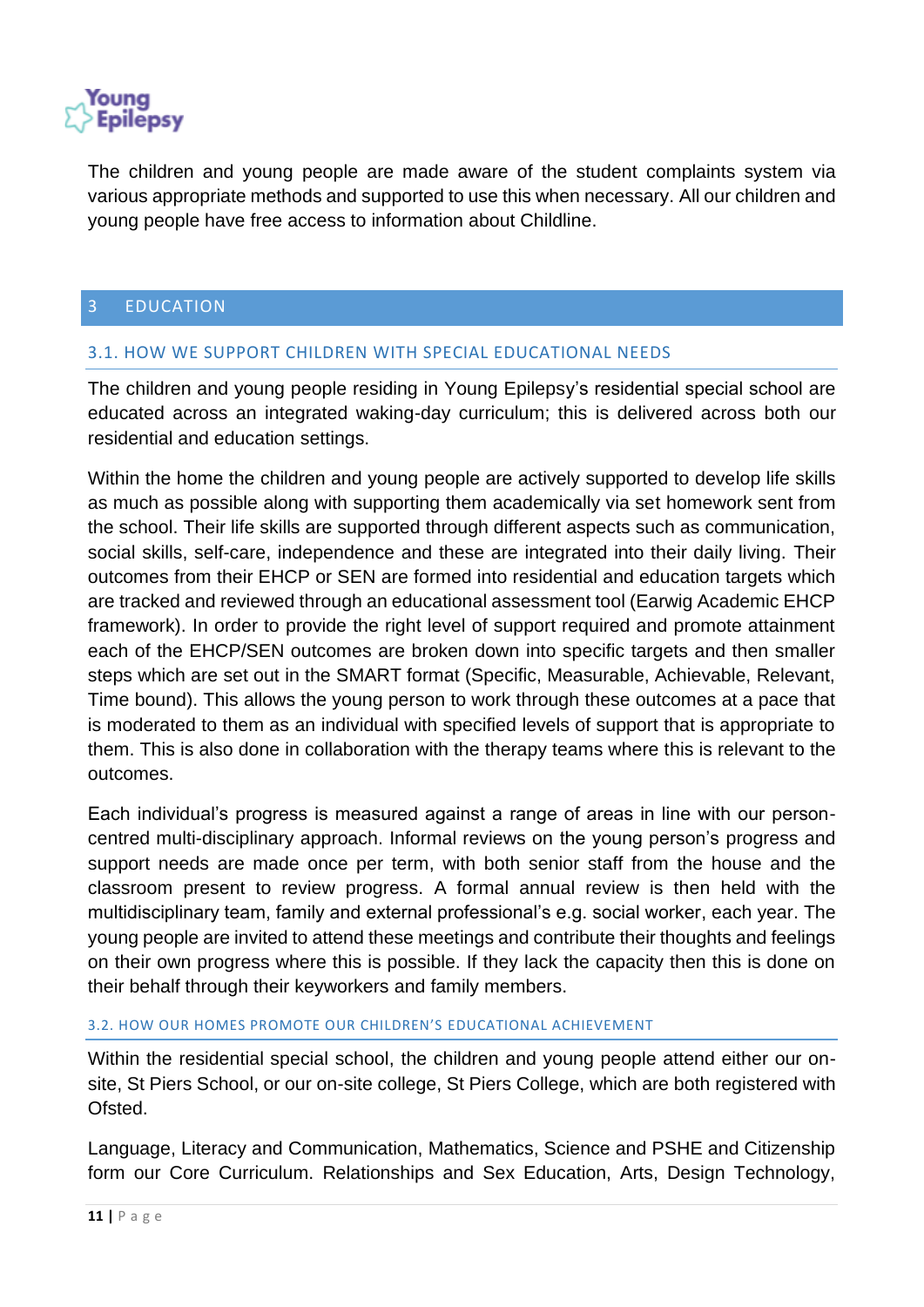

Humanities, Music, Modern Foreign Language, Computing and Religious Education are taught through a thematic approach using rolling programmes. PE is taught to all students by the specialist PE team. The teaching of all subjects aims to stretch and challenge students to achieve to their highest potential taking into account careful understanding and awareness of their individual disabilities.

 $\infty$  Further information about the curriculum can be found in Appendix One – Curriculum **Statement** 

#### <span id="page-11-0"></span>4 ENJOYMENT AND ACHIEVEMENT

Young Epilepsy offers a stimulating environment, supporting each individual's physical, emotional and social creativity. We offer a wide and varied range of social and leisure activities on campus; these include swimming in the on-site St Piers School swimming pool, discos, tea parties, youth club activities and stay & play groups. Our staff are trained to deliver and support activities such as intensive interaction, interactive music, storytelling and dance. Sensory and messy play provides a fantastic medium for our students to experience and learn, and these can be safely accessed on the houses as well as the more structured arts and crafts activities. Our various sensory rooms across campus offer our children and young people a great outlet for either relaxation or stimulation. Within easy reach of all Children's Homes, and offering a way of having fun, interacting with their friends and building confidence are our:

- $\infty$  well-equipped outdoor playground;
- $\infty$  low ropes course with obstacles and bridges;
- $\infty$  indoor and outdoor gymnasiums;
- $\infty$  farm:
- $\infty$  horticultural area;
- $\infty$  fields and woods:
- $\infty$  outdoor eating areas; and,
- $\infty$  boating lake with an outdoor boat-themed classroom.

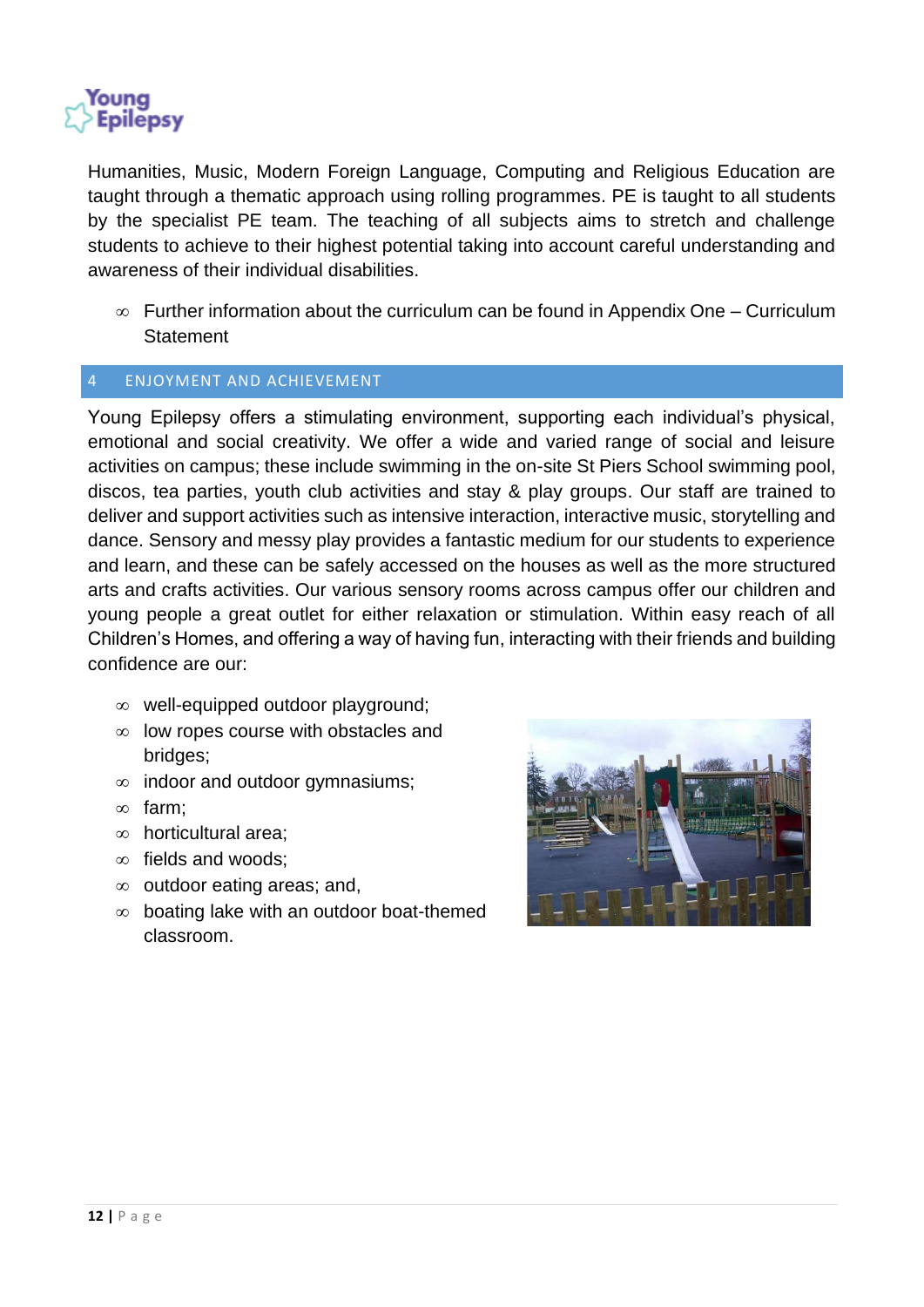Youna **Epilepsy** 





There is a large play park situated opposite our Children's boarding homes, which offers a safe play area for all as well as wonderful and extensive fields and woodland for the children to explore and play in. Students can also access the outdoor facilities at Howe House, which include an outdoor gym and a five-aside basketball court. We support our students to access the equipment at their convenience, which enhances the activities they are able to access in their Physical Education (PE)

lessons as well as providing them with an area to participate in sporting activities. Also within easy reach of all Children's Homes is an indoor gymnasium and a boating lake with an outdoor, boat- themed classroom; these facilities offer stimulation to all. There's a real sense of achievement that comes from setting personal goals in the gym and then meeting them. Several machines have been adapted to allow students with physical disabilities to use them safely.

We recognise the need for local community inclusion and we ensure all children and young people are given the opportunity to do so. Amenities such as the cinema, theatre, shops, parks, walks, restaurants, shopping and bowling, along with a local music work shop, horse riding and trips to nearby theme parks, are enjoyed by all. As part of our commitment to innovation, we continue to look for safe and practical ways to expand these activities. All excursions are risk assessed and carefully planned to meet our children and young peoples' individual needs.

We are aware of the importance of giving children and young people the option to choose whether or not they wish to participate in a given activity, but we also take the time to ensure that they are encouraged to participate in activities that would benefit either their health or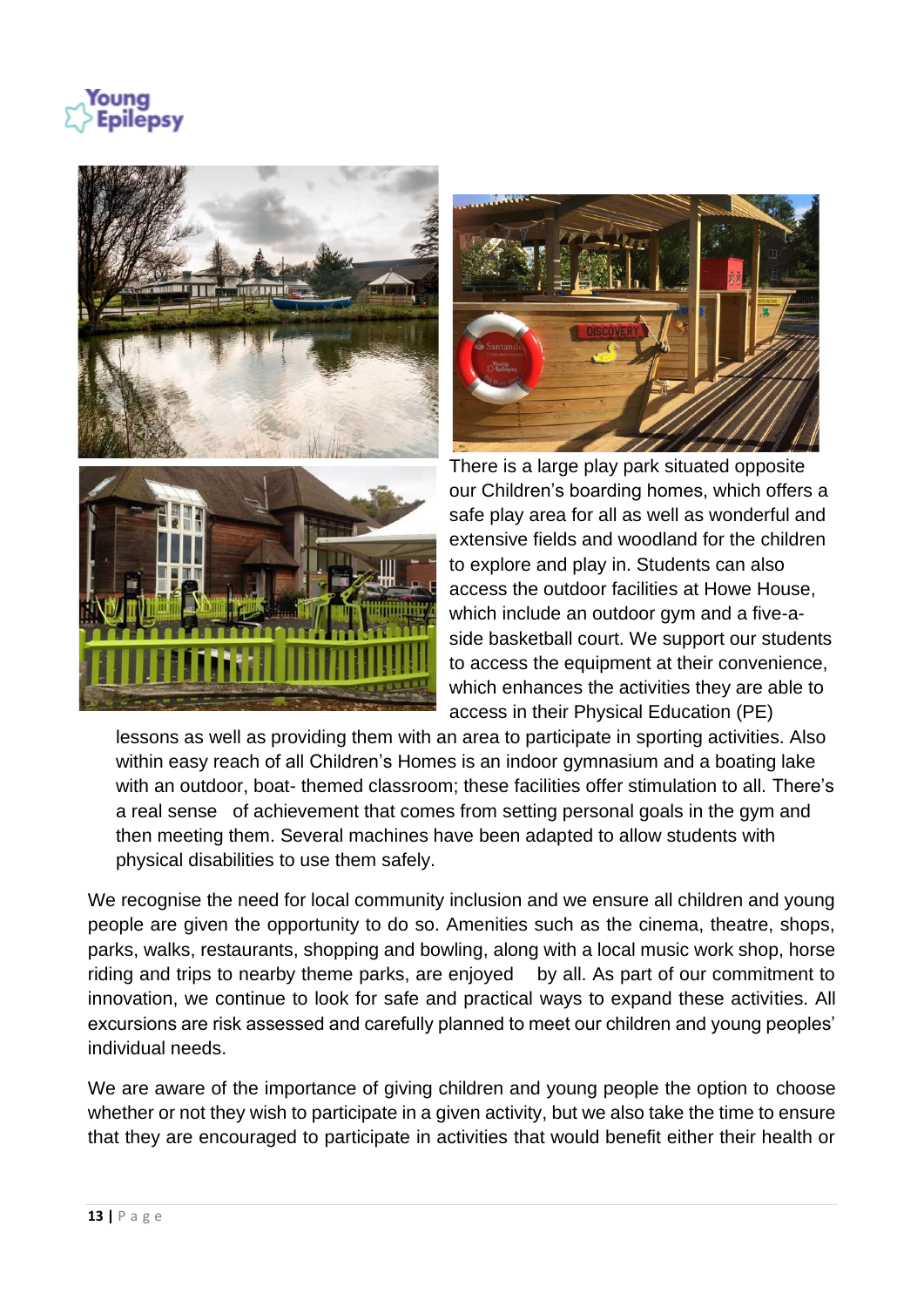

their development. Where appropriate, they will be encouraged to join in, however we also recognise their need to relax and to be able to simply "do nothing" at times.

Our children and young people are encouraged to make and sustain friendships, and are supported to enhance this further by inviting friends to their home or meals and social activities.

Everyone is encouraged to collect and maintain memorabilia and photos of the fun that they have had with us and their friends. Our staff use these mementos and memorabilia to actively engage our children and young people in sharing their experiences by using these items to recall happy memories or to look ahead to future events and activities when discussing them with family and others who cannot be there at the time.

#### <span id="page-13-0"></span>5 HEALTH

All of the children and young people with us are assessed for their medical and health care needs via baseline assessments by the multi-disciplinary team upon admission. Identified needs are clearly documented in their My Student Support Plans which details how these needs will be met along with any individual programmes and guidelines. Young Epilepsy has an extensive multi-disciplinary therapy team on site. We also have locum specialists that provide regular appointments and a visiting dentist and optician for the young people with LAC status.

The on-site therapy team consists of: a team of nurses & health care assistants, occupational therapists, physiotherapists, speech and language therapists and psychology. The teams work across both settings of residential and education in order to provide a consistent and collaborative approach to meet their needs. All of the therapy staff receive supervision appropriate to their specialism via our head of well-being.

#### <span id="page-13-1"></span>Positive Relationships

We work in partnership with the child or young person and their family and friends to ensure they are able to maintain and develop positive and caring relationships with each other whilst living with us here at Young Epilepsy. Children and young people's parents, families, carers and/or significant others are actively encouraged to visit, and to spend time in the houses and around the site. We work hard to make our environment welcoming and comfortable for all our visitors, and recognise that sometimes siblings may feel a little overwhelmed and may need some extra welcoming or a quiet space within the residential home.

We invite parents, family, friends and significant others to the regular on-site events that we hold, often in conjunction with school, including our Christmas and Summer Fayres. We also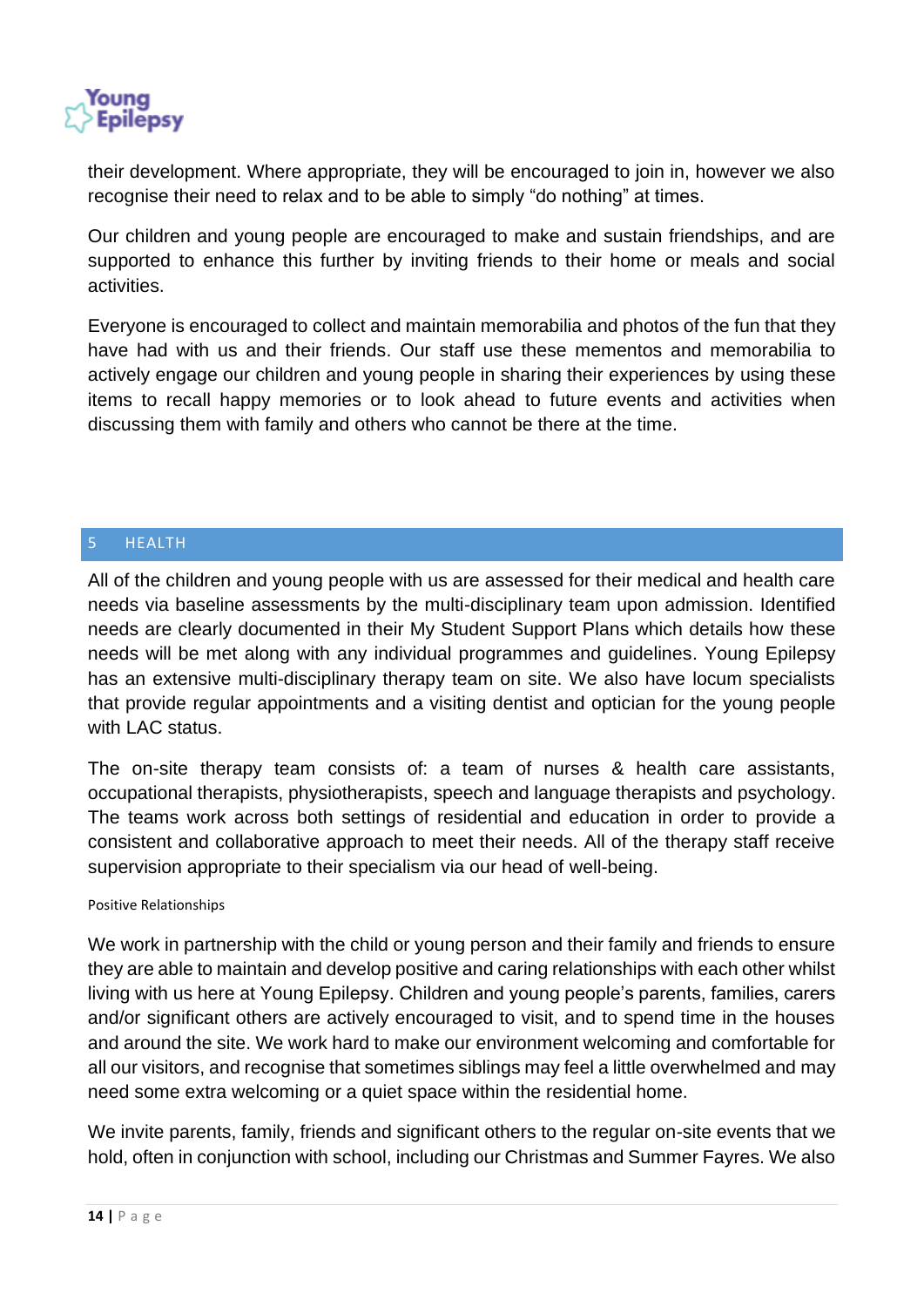

hold birthday parties/events for each child or young person, personalised to their choosing (within reason!), to which they may invite their chosen guests.

Each home has wireless telephones and we ensure that any child or young person wishing to make or receive phone calls can do so with the privacy they need and want, and we offer support if it is needed. Each home has one or more computers available for student use; these have Skype installed and we encourage families and friends to set up Skype at home to enhance communication with the child or young person whilst they are away from home. Students are also welcome to bring iPads or other personal communication devices; they may connect these to the campus student Wi-Fi, which provides suitably restricted internet access.

The young people are able to fill their bedrooms with photographs of family and friends, and or other important possession to them personally, bringing these important people into their hearts each day. The young people will stay at home during school holidays and/or weekends. The staff also maintain regular contact with their families/carers via emails, letters, phone calls, and contact books with the key worker making more routine contact around family & home preferences/suitability.

Any support needed with supervision or access will be made with the child or young person's Social Worker and in discussions with the family and care staff. Provision for this will be discussed and planned in advance.

#### <span id="page-14-0"></span>6 PROTECTION OF CHILDREN

#### 7.1. OUR HOMES' APPROACH TO THE MONITORING AND SURVEILLANCE OF CHILDREN

Young Epilepsy ensures that the safety and well-being of each child and young person remains paramount to their care. Each home provides staff support levels according to individual assessed needs during the day and night. During the night there is a separate team of dedicated waking night staff who work throughout the night who are managed by the Night Duty Managers.

When young people reach the age of 16 and may lack capacity to make decisions relating to their care and support themselves, we complete Deprivation of Liberty Safeguards applications. We inform the relevant authority of the measure we have taken to support and keep young people safe.

#### 7.2. OUR APPROACH TO BEHAVIOUR SUPPORT

The philosophy supporting the positive behaviour strategy and behaviour support practices within Young Epilepsy is based on the principles of Positive Behavioural Interventions. It is also based on the recognition that most forms of challenging behaviour reflect communication by the individual that they are not managing in the environment as it is at that time. This way of looking at behaviour support promotes facilitation, empowerment and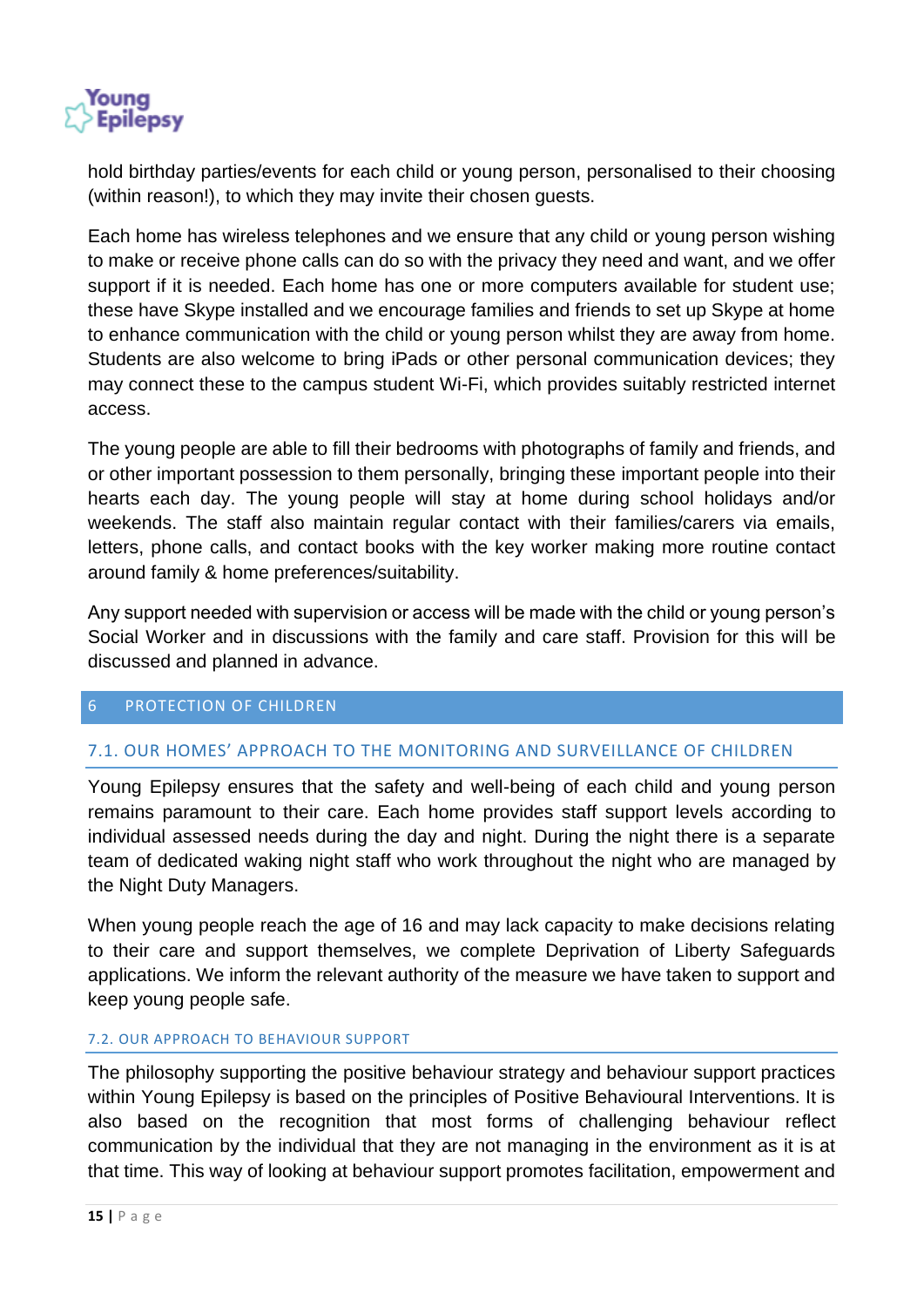

teaching rather than punishment or sanction as the most effective way to reduce challenging behaviours.

The following key principles form the foundation for this strategy:

• Equality for all students and staff

• Maximising potential by reinforcing positive and appropriate behaviour and encouraging learning from natural consequences

• An equal working partnership between staff and students

Our Safe Support Team work collaboratively with our psychology team to train care staff on the use of support strategies. This provides consistency throughout the organisation and ensures staff are confident and competent in supporting the students.

The system designed at Young Epilepsy brings the professionals together in a way that ensures a proactive approach to behaviour support with a choice of interventions that can be mobilised when needed. This involves a range of professionals and processes that are clearly documented and easily understood by staff.

These interventions can take the form of one or a combination of the following – behaviour support programmes devised by the psychologist, learning programmes which implement learning styles, counselling, individual/group therapy input and safe support.

The strategy and the interaction with students is compliant with all legislative frameworks including mental capacity, deprivation of liberty and all components of human rights legislation.

Restraint will only be used when preventing injury to another person, themselves or preventing serious damage to property with a consequence of serious harm.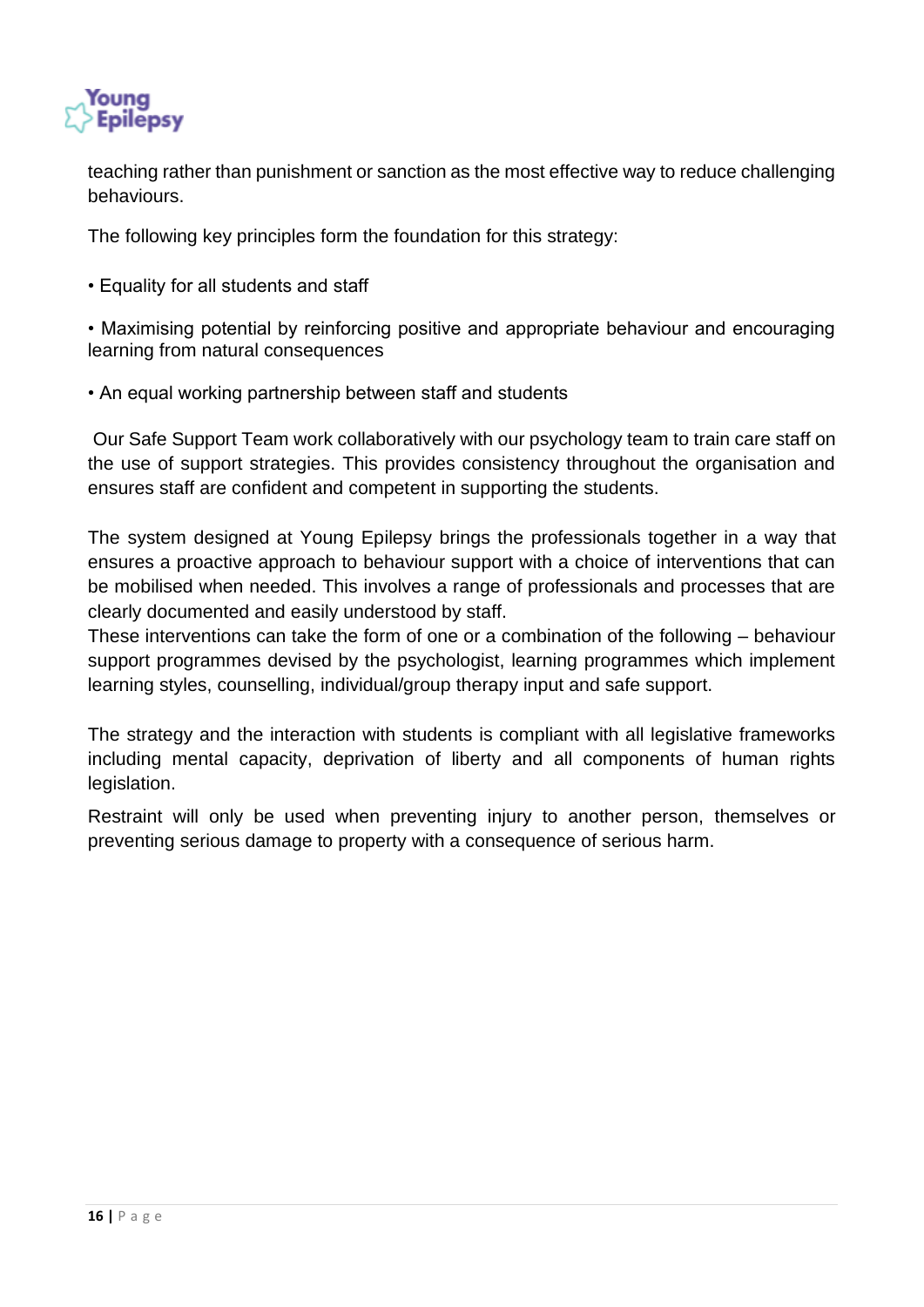

| Operations Manager/Head of Care<br>position | Amy Ray<br>Email-Aray@youngepilepsy.org.uk<br>Tel- 01342 832243  |
|---------------------------------------------|------------------------------------------------------------------|
| <b>Head of Residential Services</b>         | Karl Pay<br>Email-Kpay@youngepilepsy.org.uk<br>Tel- 01342 831305 |

| Responsible Individual | Rosemarie Pardington-Director of Integrated Care |
|------------------------|--------------------------------------------------|
|                        | Email: RPardington@youngepilepsy.org.uk          |
|                        | Tel: 01342832243                                 |
|                        |                                                  |

#### <span id="page-16-0"></span>8. LEADERSHIP AND MANAGEMENT

#### 8.1. CONTACT DETAILS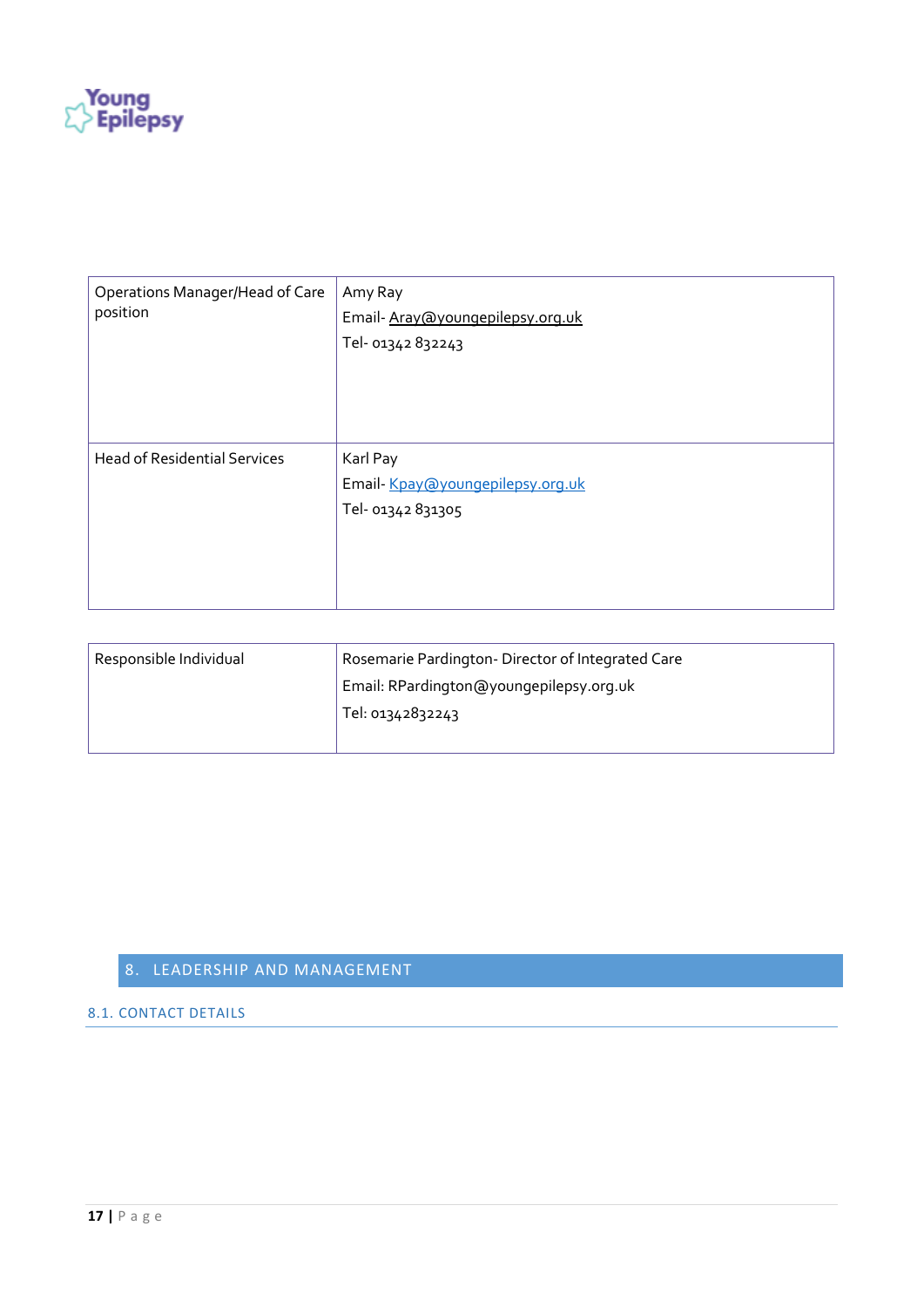

8. MANAGEMENT AND STAFFING STRUCTURE, INCLUDING ARRANGEMENTS FOR THE PROFESSIONAL SUPERVISION OF STAFF, INCLUDING STAFF THAT PROVIDE EDUCATION OR HEALTH CARE

Young Epilepsy values staff by ensuring they have the skills they need to perform their job role effectively, and training needs are met by offering a wide range of courses to enhance the skills and knowledge of employed staff.

Newstaffarerequiredtoundertake induction training prior to commencing work, to ensure theyhave good basic mandatory skills and knowledge required prior to working directly with our children and young people. Our staff development pathways prescribe the additional training that must be completed within specified timescales, for example, the probationary period, before staff can advance to more senior grades. Further to this, we ask staff to complete their Care certificate, based on the standards set by Health Education England, Skills for Care, and Skills for Health. This must be completed within three months of joining the organization, for all new staff. By the end of the probationary period at 6 months, staff must then have been enrolled in their Level 3 Diploma once their probation period has passed. Prior to enrollment The Diploma must then be completed within 18 months of a staff member's commencement with the organization.

Mandatory refresher training is completed on both annual and as and when required bases.

New staff are mentored by more experienced staff. Regular staff supervisions are carried out on a half termly basis for more experienced staff and new staff are required to have six supervisions during the first term

#### 8.4. HOW WE PROMOTE APPROPRIATE ROLE MODELS OF BOTH GENDERS

Young Epilepsy's children's homes have a good balance of male and female staff throughout our staffing structure and our recruitment programme is designed to ensure we maintain an appropriate gender mix. This ensures we present appropriate role models of both genders to the children and young people who live here.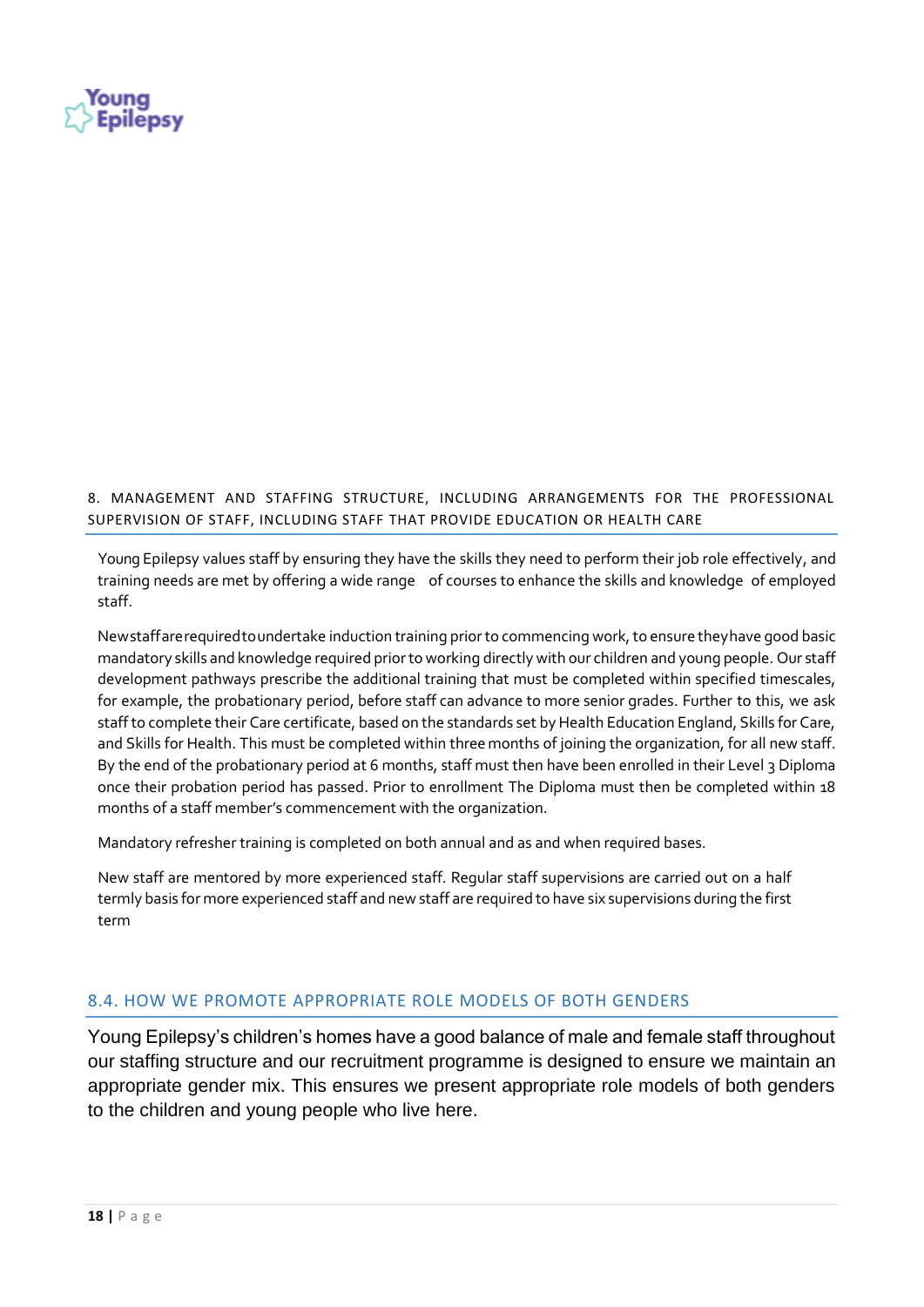

<span id="page-18-0"></span>CARE PLANNING

Young Epilepsy's Residential Special School offers only planned admissions; we do not offer emergency placements. We receive referrals from a range of sources including local authorities, other statutory bodies and parents. Our children's houses, alongside St Piers School, offer a learning environment to enhance and promote each child and young person's individual's skills.

Both residential and education teams work collaboratively together to ensure a joint approach to ensuring that each child and young person is given the support and input they need from the multidisciplinary team, to reach their full potential. In line with our values, we keep each young person at the centre of our planning.

Our admissions process, which encourages active engagement with the child or young person and their parents and/or carers throughout the process, ensures that the children and young people to whom we offer a place at St Piers School or St Piers College are able to benefit from our education, care, medical, psychological and therapy facilities, working towards achieving their long term goals. We assess the referred child or young person against the ability of the named Children's Home to respond effectively to their needs, ensuring that the ability to meet the needs of any other resident child will not be compromised.

Young people are considered for admission if they meet any of the following criteria:

• Have a neurological disorder including epilepsy that significantly impacts on their ability to engage with or access mainstream education and also on their daily living skills and emotional well-being.

• Have a learning disability and a degree of social interaction difficulty, including those who are within the range of Autistic Spectrum Disorders.

• Have difficult to control epilepsy or other neurological disorder, which will have an effect on education ranging from complex and multiple learning difficulties to more moderate learning difficulties.

• Have severe learning difficulties and behavioural difficulties including those who are within the range of Autistic Spectrum Disorders.

- Have a learning difficulty which may lead to an inability to weight bear.
- Have an acquired brain injury sustained through illness, surgery or accident.

Our multi-disciplinary admissions panel will review all placement applications. If the panel believes that the above criteria is met and that the child or young person will benefit from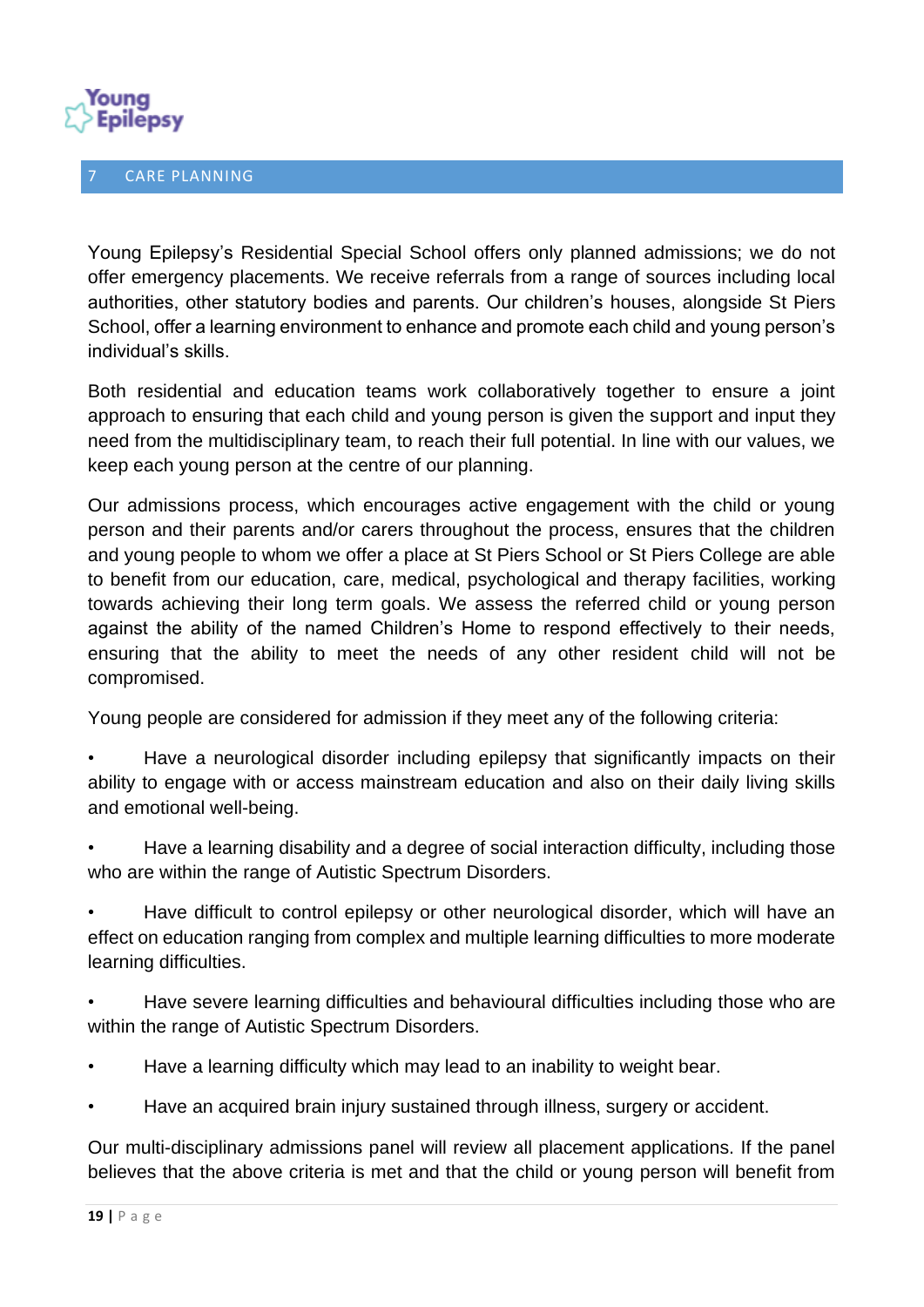

the physical environment here at Young Epilepsy, we will invite the child or young person to a placement visit and further assessment.

We design our placement visit to collect relevant, observable and objective information, which informs our admissions panel as to the suitability of a placement with us for the child or young person, and also to identify the levels of support we believe the child or young person needs to be able to achieve their desired outcomes.

When it is agreed that a child or young person will benefit from a placement with us, we work closely and proactively with them, their parents and/or carers, social workers and concerned professionals prior to the admission date so that a timely and successful transition can be undertaken.

#### <span id="page-19-0"></span>8 ADDITIONAL CONTACT DETAILS

The Children's Commissioner for England: The Office of the Children's Commissioner Sanctuary Buildings 20 Great Smith Street London SW1P 3BT Tel: 0800 528 0731 Email: advice.team@childrenscommissioner.gsi.gov.uk

NSPCC child protection helpline Tel: 0808 800 5000 (adults)

Childline Tel: 0800 1111

Independent Person- Standard 20 visits Name: Simon Cook Email: [simon@platinumcareuk.com](mailto:simon@platinumcareuk.com)

Independent Advocate (NYAS): Name: Heather Rollings Email: [help@nyas.net](mailto:help@nyas.net) Helpline: 0808 808 1001